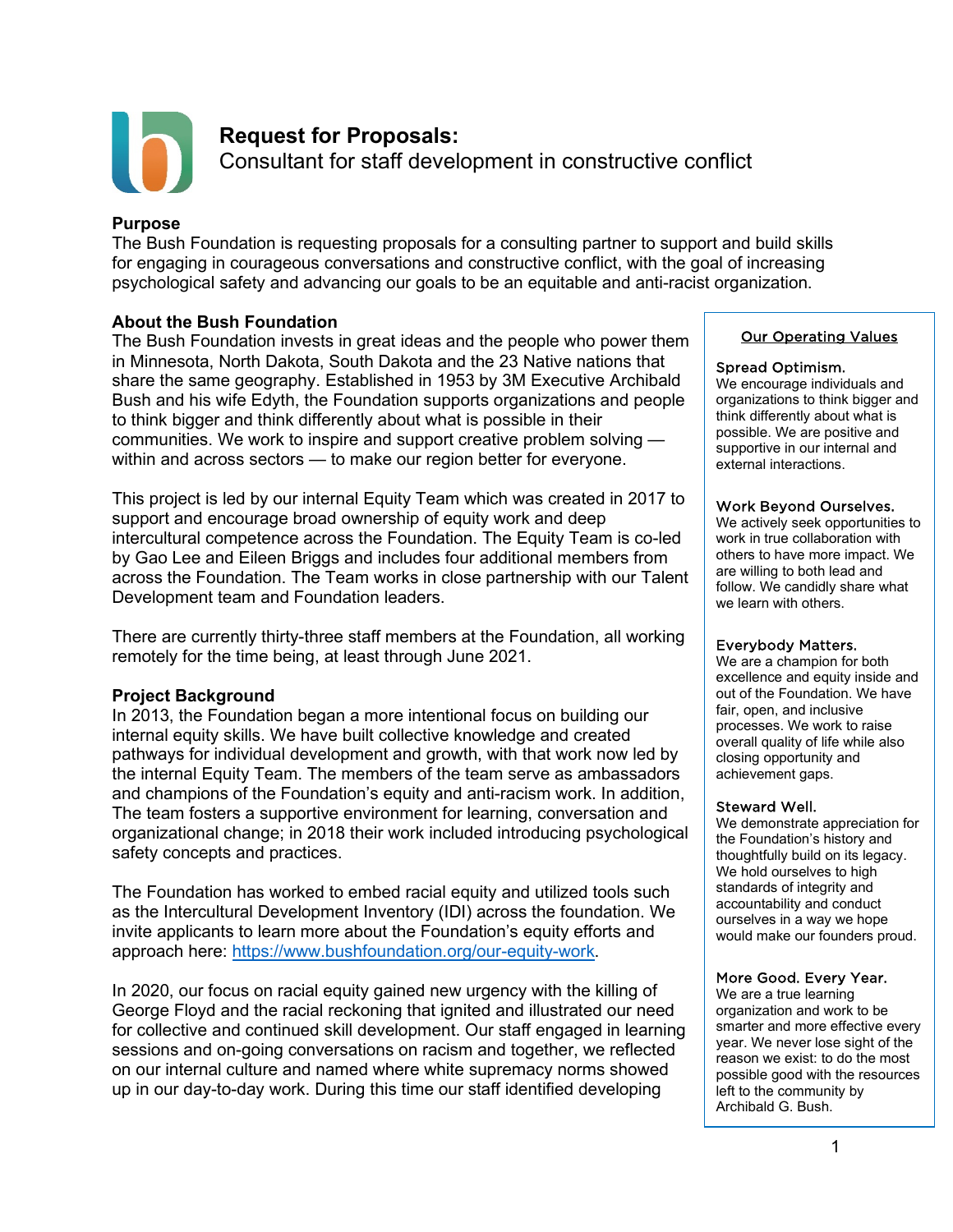skills for courageous conversations and how to raise tough issues and work through conflict constructively as a priority and goal for the coming year.

# **Project**

The Foundation is seeking consulting services to facilitate staff conversations, lead trainings and skill-building sessions, and provide guidance and support to more effectively address conflict and build trust.

The consulting partner will bring skills and expertise to help the Foundation live its commitment to anti-racism. We see building a greater sense of psychological safety among our staff as an important goal for being an anti-racist organization and building the skills to disagree and raise concerns constructively is a key element of this.

The primary points of contact will be the Equity Team co-leads Gao Lee, Talent Development Coordinator and Eileen Briggs, Nation Building Portfolio Director with regular involvement of Equity Team members and Foundation leaders.

# **Scope of Work**

We anticipate the project will be between four to six months.

Scope of Services includes:

- 1. Learn about the Foundation's work culture and equity needs and approach
	- a. Meet virtually with project team leads Gao Lee and Eileen Briggs
	- b. Meet virtually with Equity Team and Management Team
	- c. Meet virtually with key organization leaders
- 2. Create and facilitate staff learning plan
	- a. Work with project leads to assess knowledge and what specific skills staff and leaders need and co-design a learning plan and timeline
	- b. Meet with project team leads and/or Equity Team for progress check-ins and planning meetings on a regular agreed upon schedule
	- c. Virtually facilitate small group and all-staff learning sessions to build common knowledge, skills, and practices for conducting courageous conversations and engaging in constructive conflict
	- d. Be available for one-on-one and small group coaching sessions as needed
- 3. Guide Equity Team and organization leaders in actions and strategies that can help to create psychological safety through skill building and practice.

# **Selection Criteria**

Decisions will be made based on how well respondents can demonstrate:

- Expertise with building psychological safety, conflict resolution and cross-cultural communication skills.
- Experience working with philanthropic and nonprofit clients on similar work.
- Expertise and commitment to equity and anti-racism in their own operations and how they approach consulting projects.
- Staff assigned to this project have the experience needed for this specific work.
- Ability to meet the timeline and outcomes within a reasonable budget.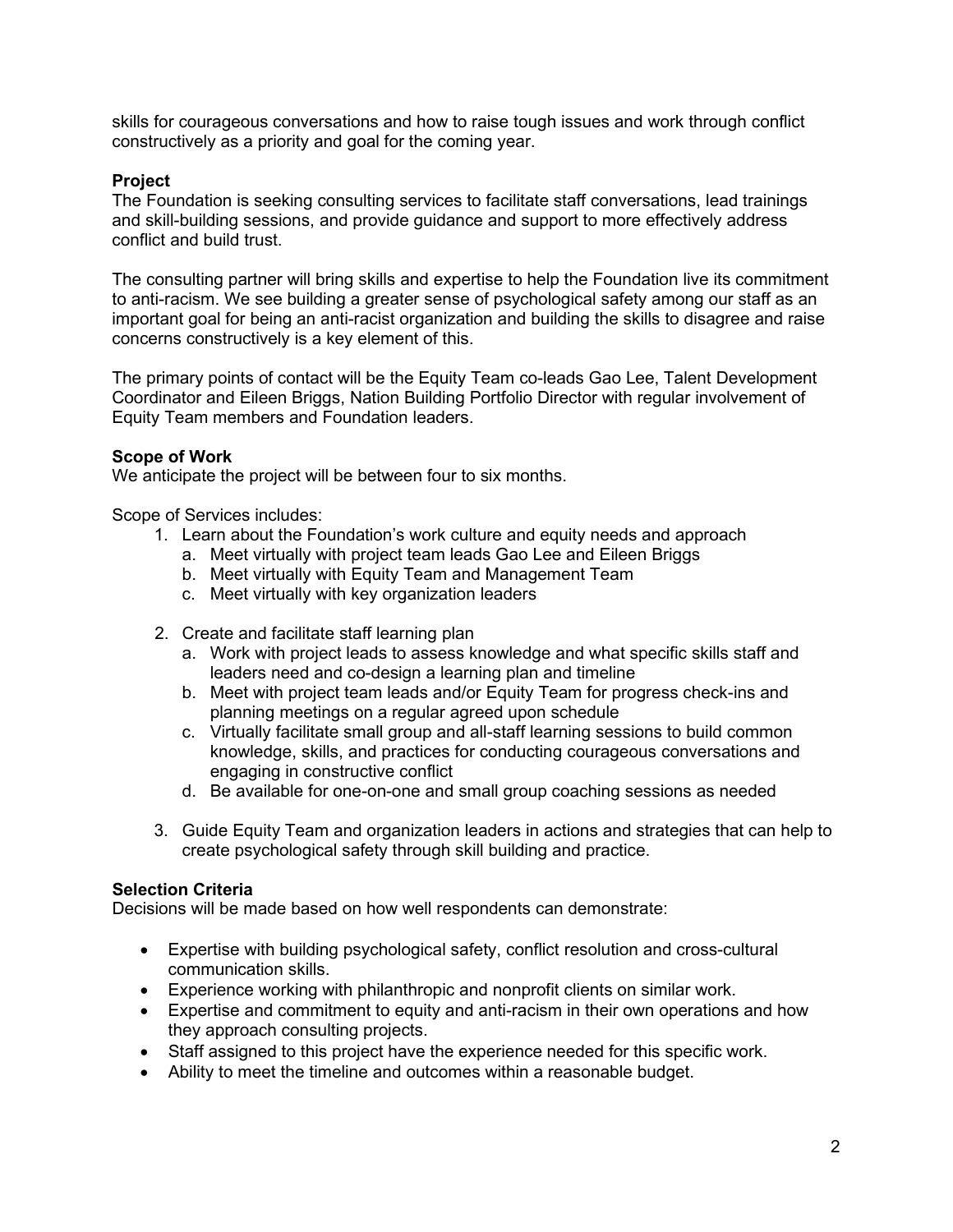- Experience working collaboratively and with flexibility with Foundation staff, other vendors and partners.
- Values and actions that align with the Foundation's operating values: <https://www.bushfoundation.org/our-values>

Knowledge and understanding of the Foundation's region is a benefit but not a requirement.

### **Proposal Requirements**

Please respond to this RFP by preparing a proposal, no more than eight pages that addresses the following issues. If you would like to include prepared or promotional materials, you are welcome to do so, but please know that the specific answers to these questions will be required in order for your proposal to be complete.

*Tell us about your team and your organization.*

- Mission, vision and values
- Description of equity and anti-racism work in your organization, including a description of how you believe these concepts and values apply to this engagement
- Resume and relevant professional or consulting experience of the individuals that would work on this project
- Complete the vendor information form:<http://bfdn.org/VendorForm> (PDF). This form does not count towards the eight-page limit

*Tell us about your experience and expertise.*

- Examples of similar work that you've completed successfully, organizations highlighting any experience with nonprofit or philanthropic organizations.
- Description of interest or experience that make you or your firm particularly qualified for partnering, facilitating conversations around managing conflict and building participant skills in this work.
- Description of how your team stays connected and up to date on organizational change and diversity, equity and inclusion (DEI) trends and innovations.
- At least one specific example of collaborative work with clients where an idea has evolved and changed as you have moved through the engagement.

*Share your proposed timeline and communication plan.* 

- Outline key milestones.
- Specify expectations for coordination and communication with the project leads.

# *References and budget*

- Provide emails and phone numbers for three references who can speak to your experience doing similar work.
- Provide a cost estimate for the proposed work, based on the timeline and level of staff engagement described. We anticipate the range for this work to be about \$15,000 - \$20,000. We realize that there may be a tradeoff between the speed of the engagement and the cost, we invite respondents to identify cost drivers that would change if either the timeline or level of staff engagement were modified.

# **How to Apply**

Proposals are due by 12:00 p.m. Central time on Friday, February 12, 2021. Send your proposal and Vendor Demographic Form [\(http://bfdn.org/VendorForm\)](http://bfdn.org/VendorForm) via email to